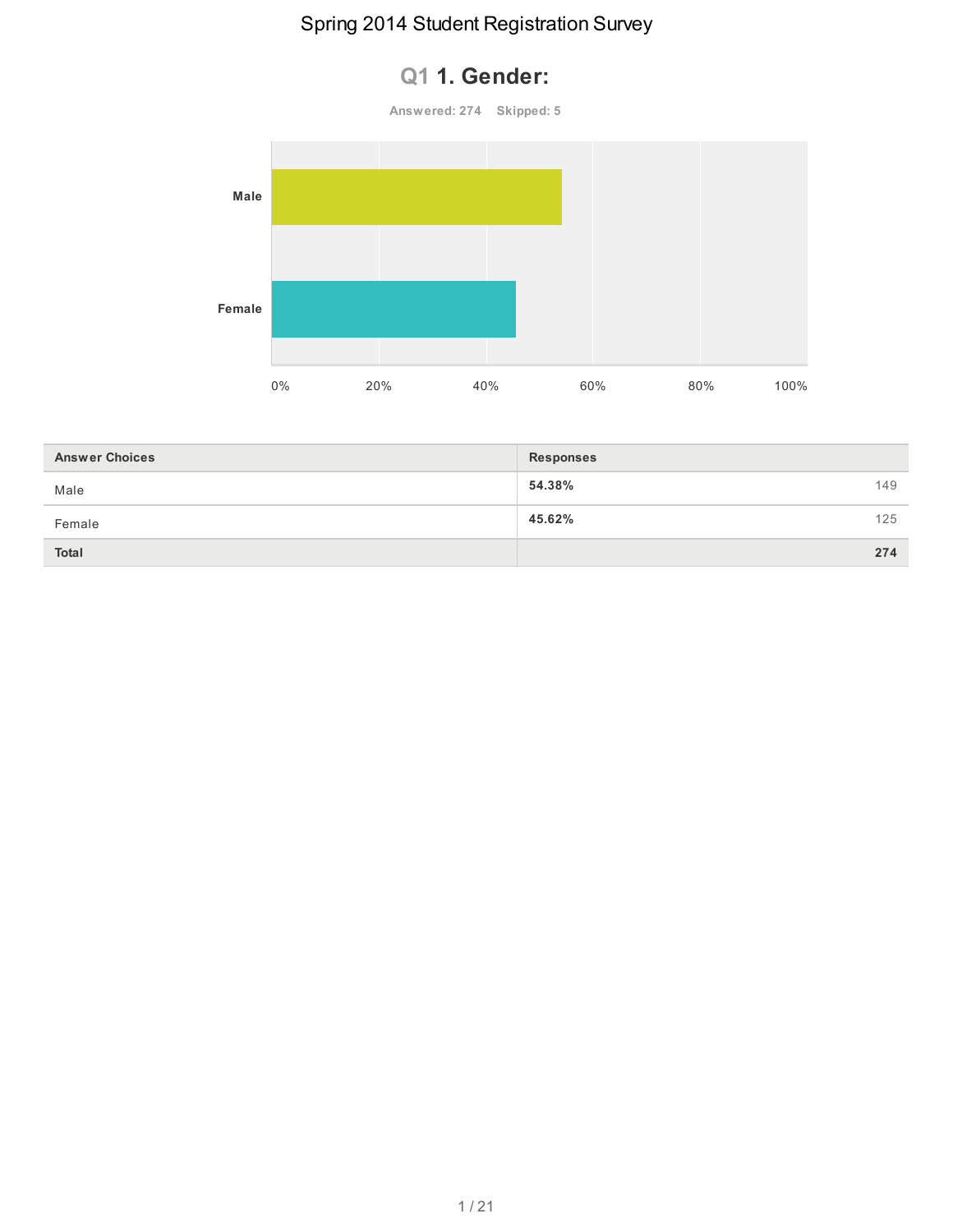

#### **Q2 2. The campus I am / will be attending is:**

| <b>Answer Choices</b>  | <b>Responses</b>        |
|------------------------|-------------------------|
| <b>National Campus</b> | 32.23%<br>88            |
| Chuuk Campus           | 0.73%<br>2              |
| Kosrae Campus          | 8.79%<br>24             |
| Pohnpei Campus         | 56.41%<br>154           |
| Yap Campus             | 1.83%<br>5              |
| FSM FMI Campus         | $0\%$<br>$\overline{0}$ |
| <b>Total</b>           | 273                     |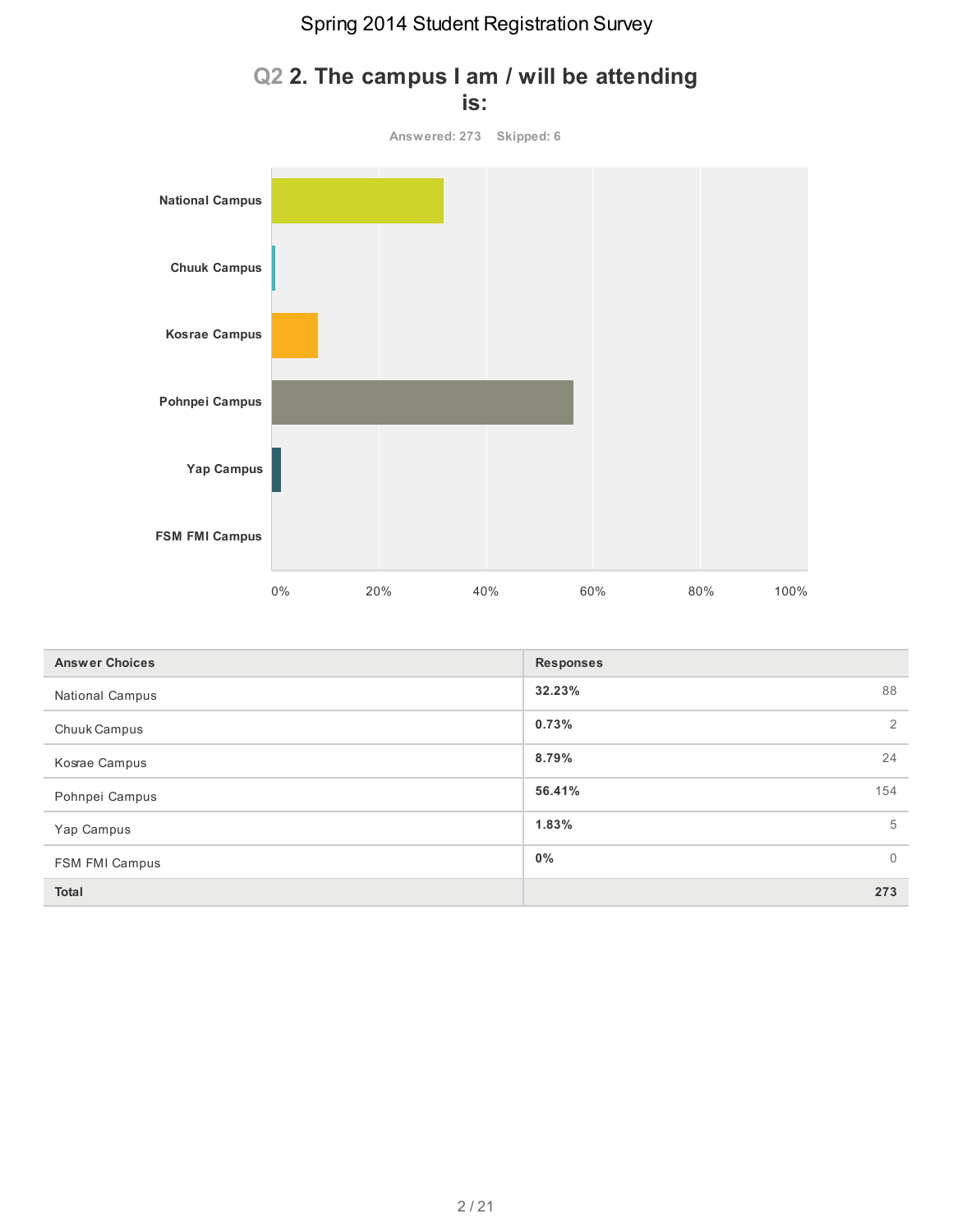# **Q3 3. Classification:**



| <b>Answer Choices</b> | <b>Responses</b> |     |
|-----------------------|------------------|-----|
| Freshmen              | 35.87%           | 99  |
| Sophomore             | 51.81%           | 143 |
| 3rd Year Student      | 9.42%            | 26  |
| 4th Year Student      | $2.90\%$         | 8   |
| <b>Total</b>          |                  | 276 |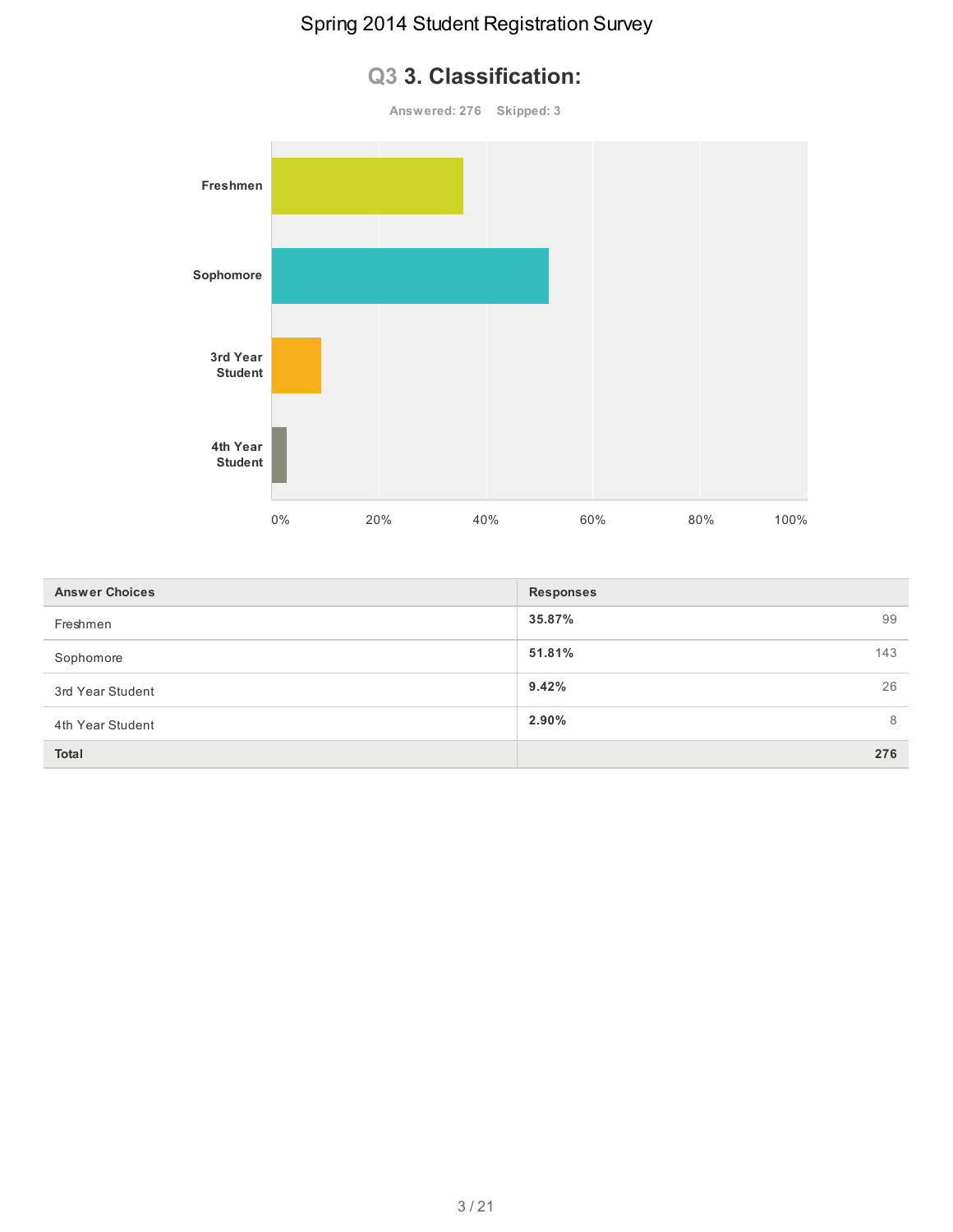# **Answered: 274 Skipped: 5 New Continuing Transfer Returning** 0% 20% 40% 60% 80% 100%

# **Q4 4. Registration Status:**

| <b>Answer Choices</b> | <b>Responses</b> |     |
|-----------------------|------------------|-----|
| <b>New</b>            | 17.15%           | 47  |
| Continuing            | 78.47%           | 215 |
| Transfer              | 2.55%            |     |
| Returning             | 1.82%            | 5   |
| <b>Total</b>          |                  | 274 |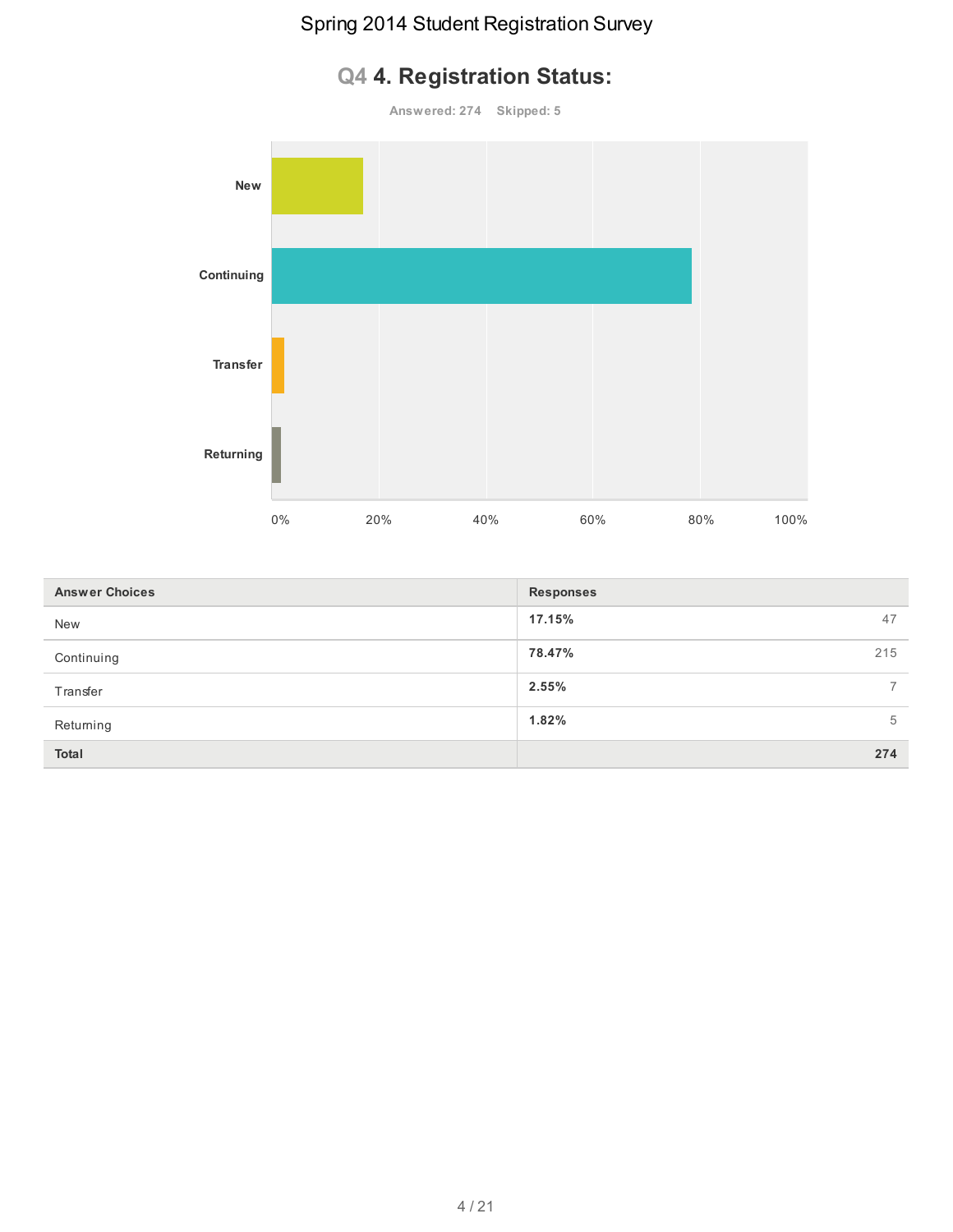#### **Q5 5. Please indicate your major / program below:**

**Answered: 247 Skipped: 32**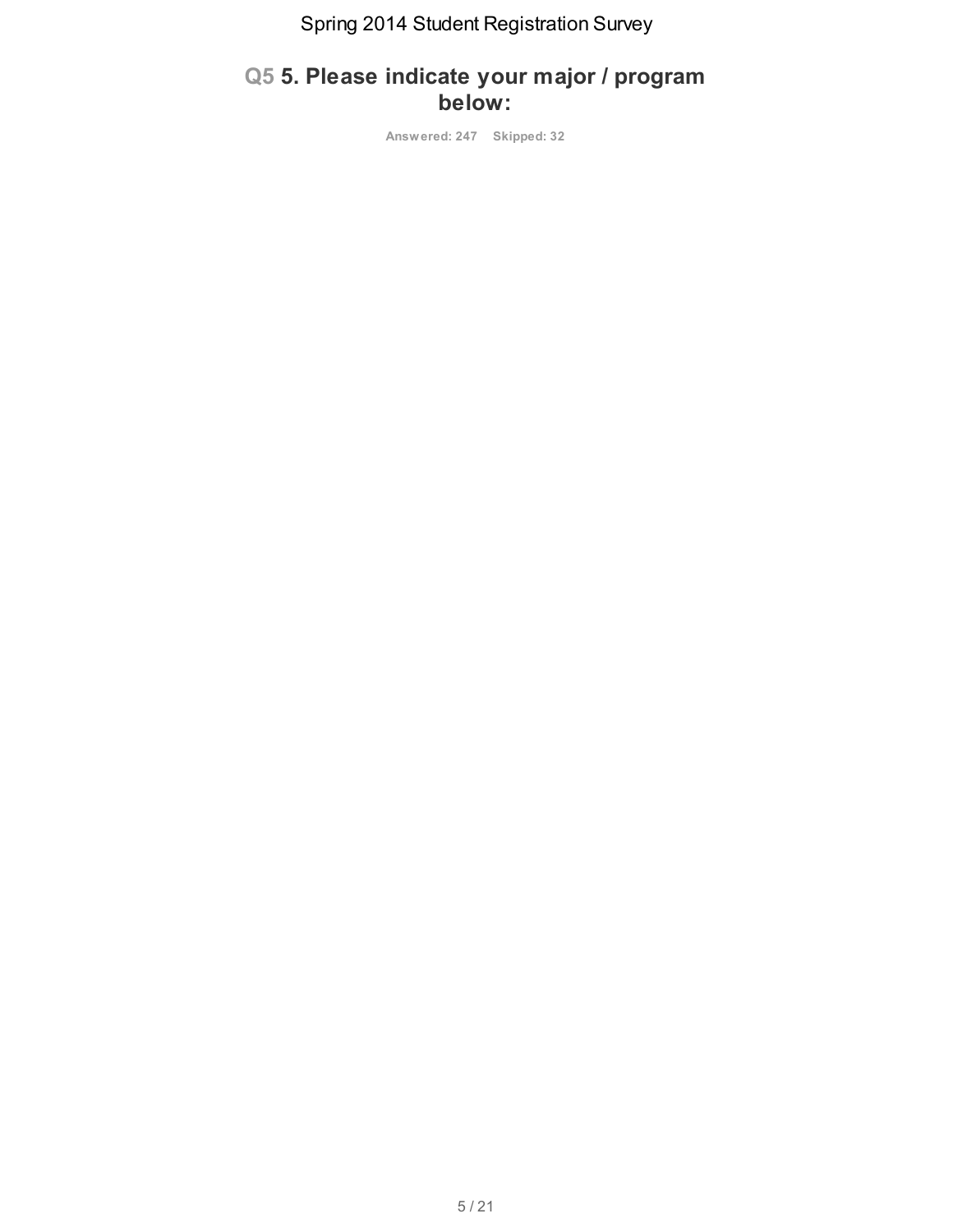# **Q6 6. State of Origin: Answered: 272 Skipped: 7 Chuuk Kosrae Pohnpei Yap Other (please specify)**

| $0\%$ | 20% | 40% | 60% | 80% | 100% |
|-------|-----|-----|-----|-----|------|
|       |     |     |     |     |      |

| <b>Answer Choices</b>  | <b>Responses</b> |
|------------------------|------------------|
| Chuuk                  | 8.82%<br>24      |
| Kosrae                 | 18.38%<br>50     |
| Pohnpei                | 55.88%<br>152    |
| Yap                    | 16.54%<br>45     |
| Other (please specify) | 0.37%            |
| <b>Total</b>           | 272              |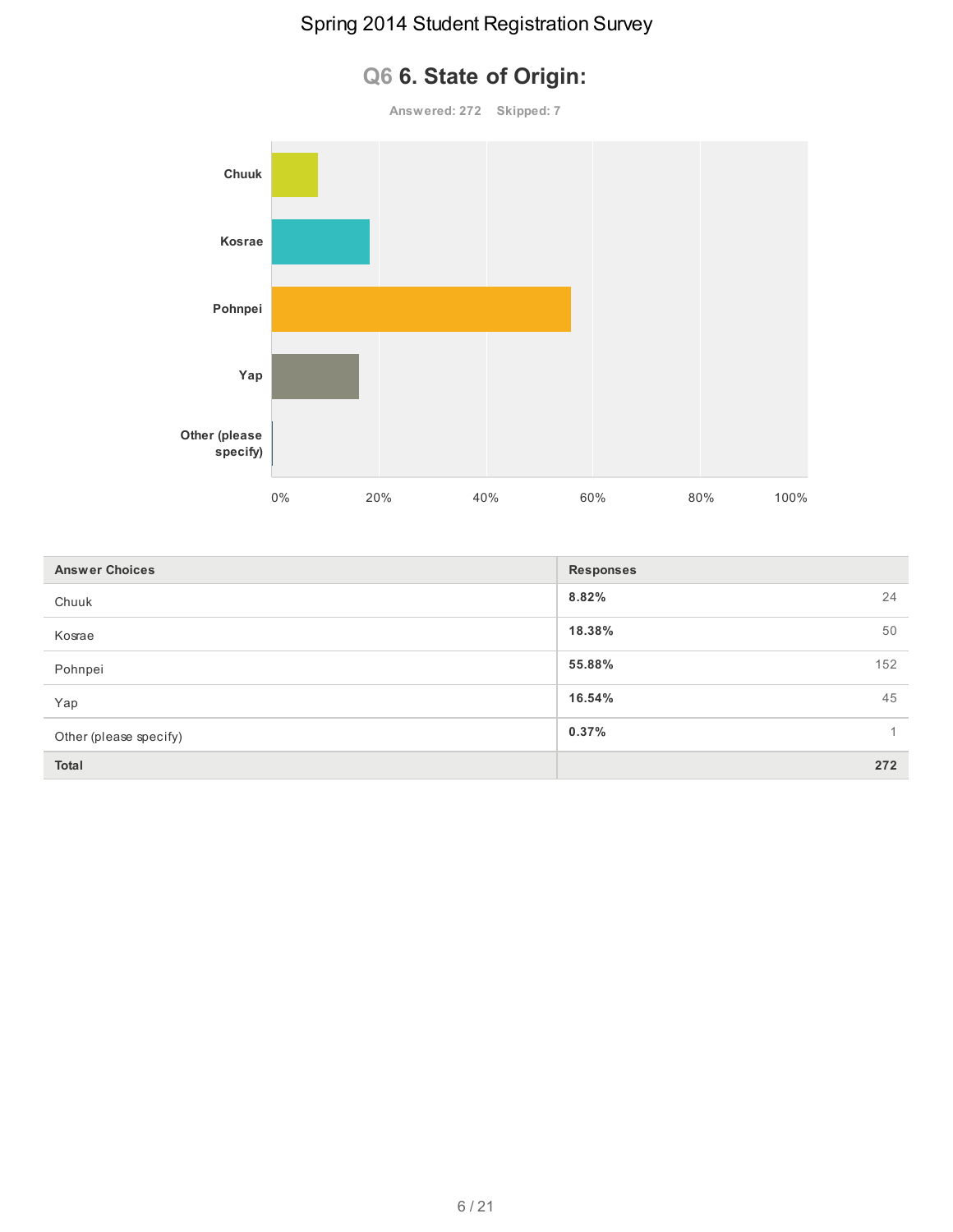# **Q7 1. Hours set for registration.**



| <b>Answer Choices</b> | <b>Responses</b> |                          |
|-----------------------|------------------|--------------------------|
| Very satisfied        | 40.79%           | 113                      |
| Satisfied             | 39.35%           | 109                      |
| Neutral               | 15.52%           | 43                       |
| Dissatisfied          | 2.53%            | $\overline{\phantom{a}}$ |
| Very Dissatisfied     | 1.81%            | 5                        |
| <b>Total</b>          |                  | 277                      |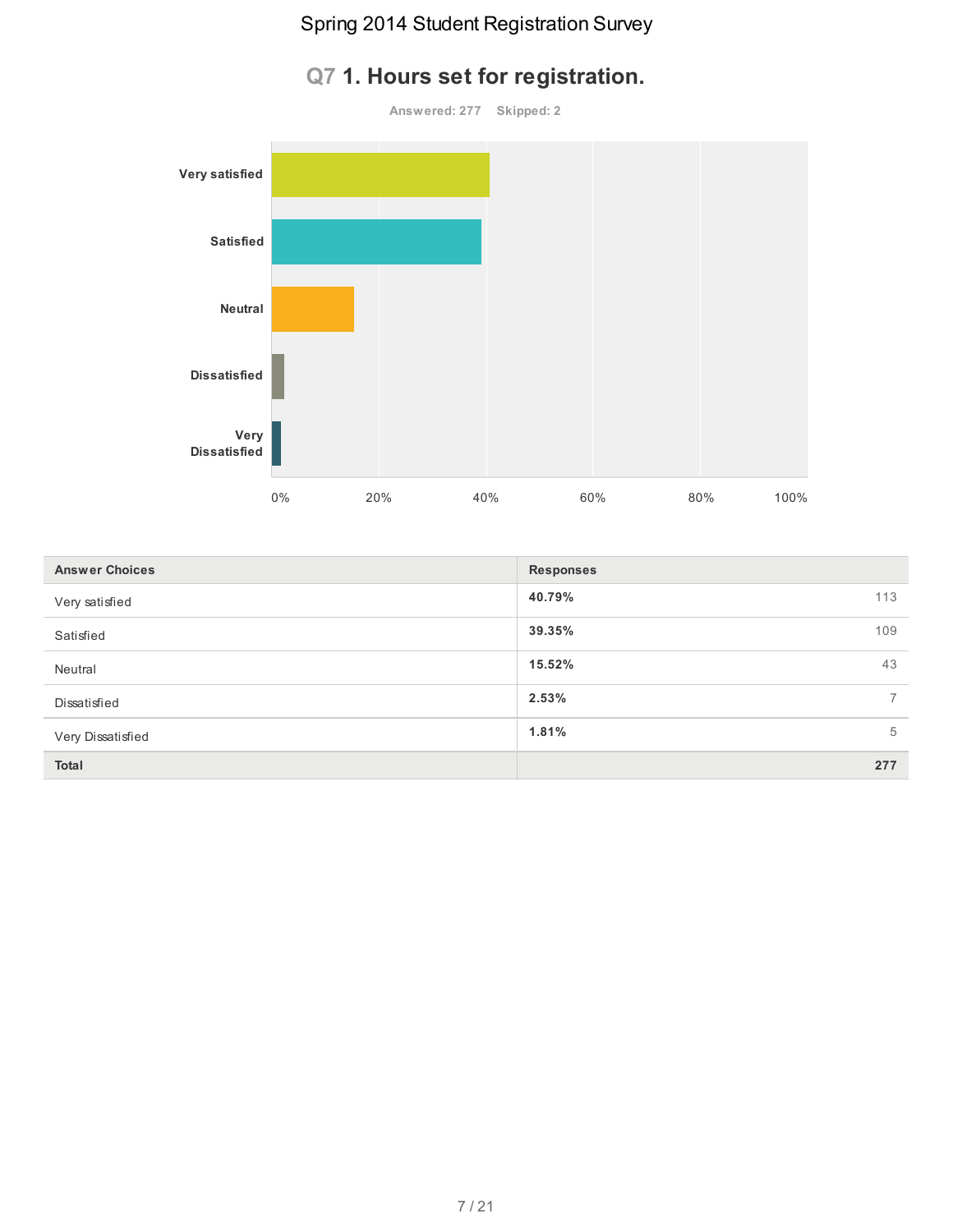# **Q8 2. Forms used for registration**



| <b>Answer Choices</b> | <b>Responses</b> |
|-----------------------|------------------|
| Very satisfied        | 41.97%<br>115    |
| Satisfied             | 41.24%<br>113    |
| Neutral               | 32<br>11.68%     |
| Dissatisfied          | 8<br>2.92%       |
| Very Dissatisfied     | 2.19%<br>6       |
| <b>Total</b>          | 274              |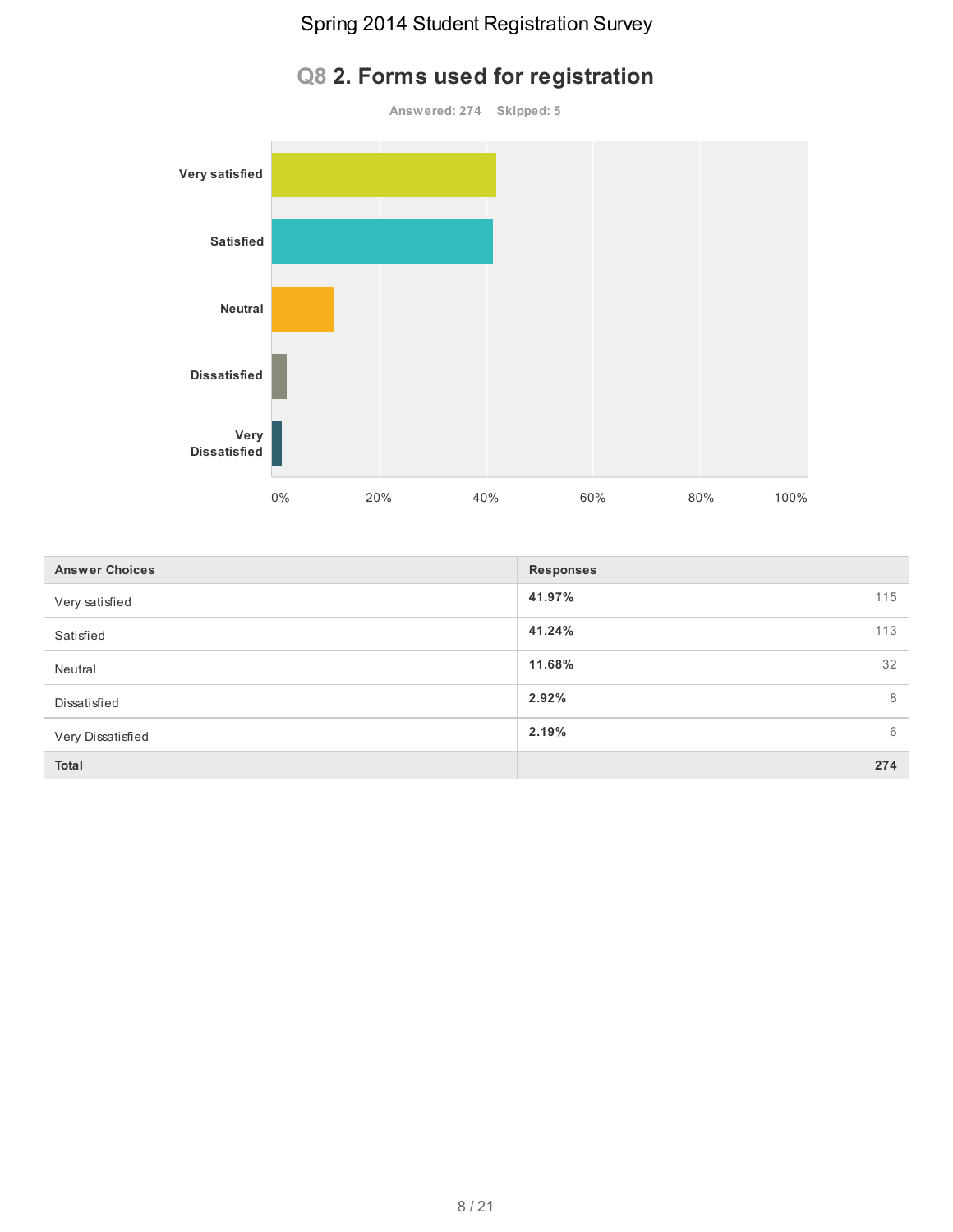# **Answered: 278 Skipped: 1 Very satisfied Satisfied Neutral Dissatisfied Very dissatisfied** 0% 20% 40% 60% 80% 100%

|  |  |  |  |  | Q9 3. Location used for registration. |
|--|--|--|--|--|---------------------------------------|
|--|--|--|--|--|---------------------------------------|

| <b>Answer Choices</b> | <b>Responses</b> |     |
|-----------------------|------------------|-----|
| Very satisfied        | 39.21%           | 109 |
| Satisfied             | 39.57%           | 110 |
| Neutral               | 14.03%           | 39  |
| Dissatisfied          | 4.32%            | 12  |
| Very dissatisfied     | 2.88%            | 8   |
| <b>Total</b>          |                  | 278 |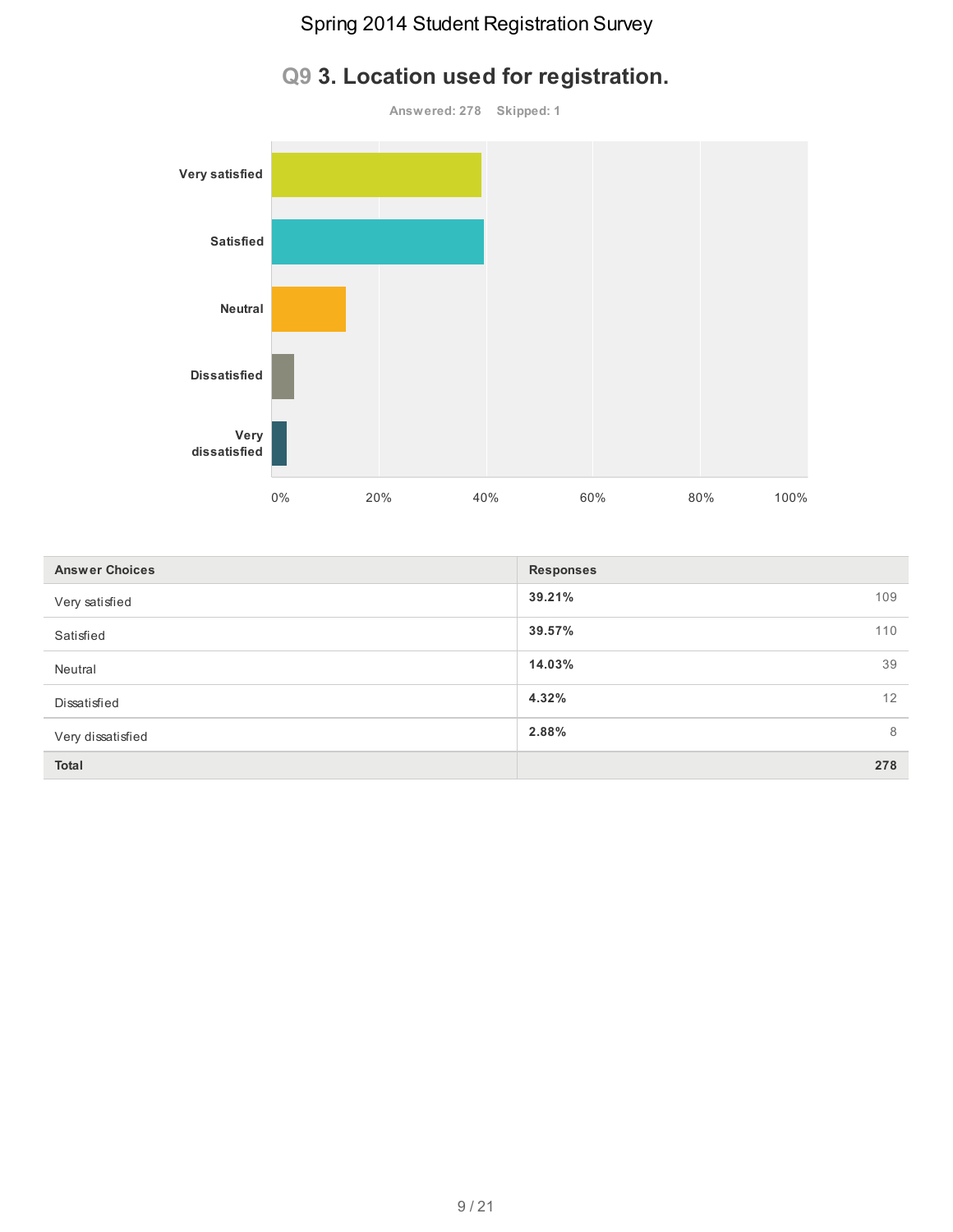

# **Q10 4. Lay-out used for registration.**

| <b>Answer Choices</b> | <b>Responses</b> |
|-----------------------|------------------|
| Very Satisfied        | 32.48%<br>89     |
| Satisfied             | 41.24%<br>113    |
| Neutral               | 18.98%<br>52     |
| Dissatisfied          | 4.38%<br>12      |
| Very dissatisfied     | 2.92%<br>8       |
| Total                 | 274              |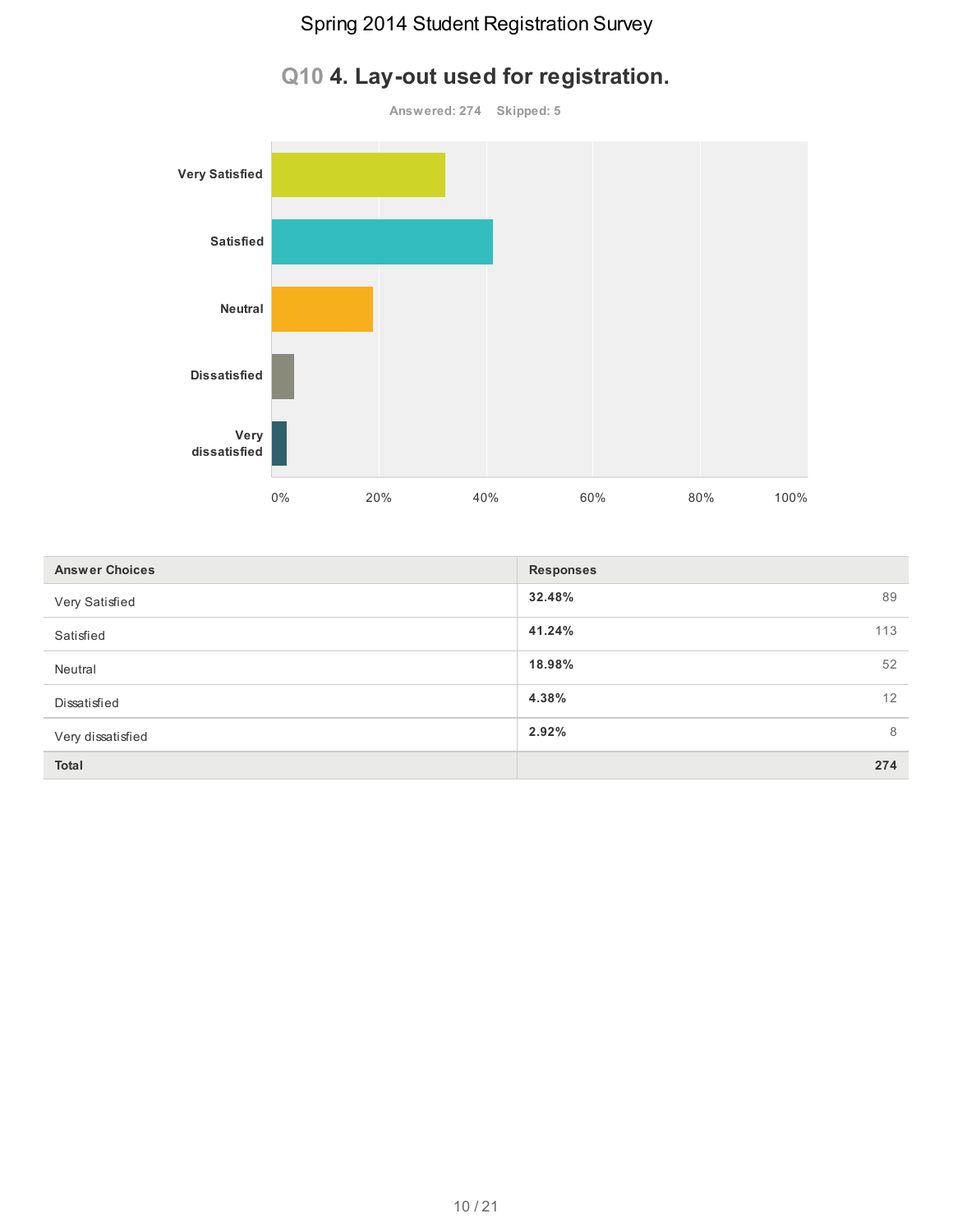

| Q11 5. Helpfulness of Admission & |
|-----------------------------------|
| <b>Records staff</b>              |

| <b>Answer Choices</b> | <b>Responses</b> |     |
|-----------------------|------------------|-----|
| Very satisfied        | 37.68%           | 104 |
| Satisfied             | 35.51%           | 98  |
| Neutral               | 21.01%           | 58  |
| Dissatisfied          | 3.26%            | 9   |
| Very dissatisfied     | 2.54%            | 7   |
| Total                 |                  | 276 |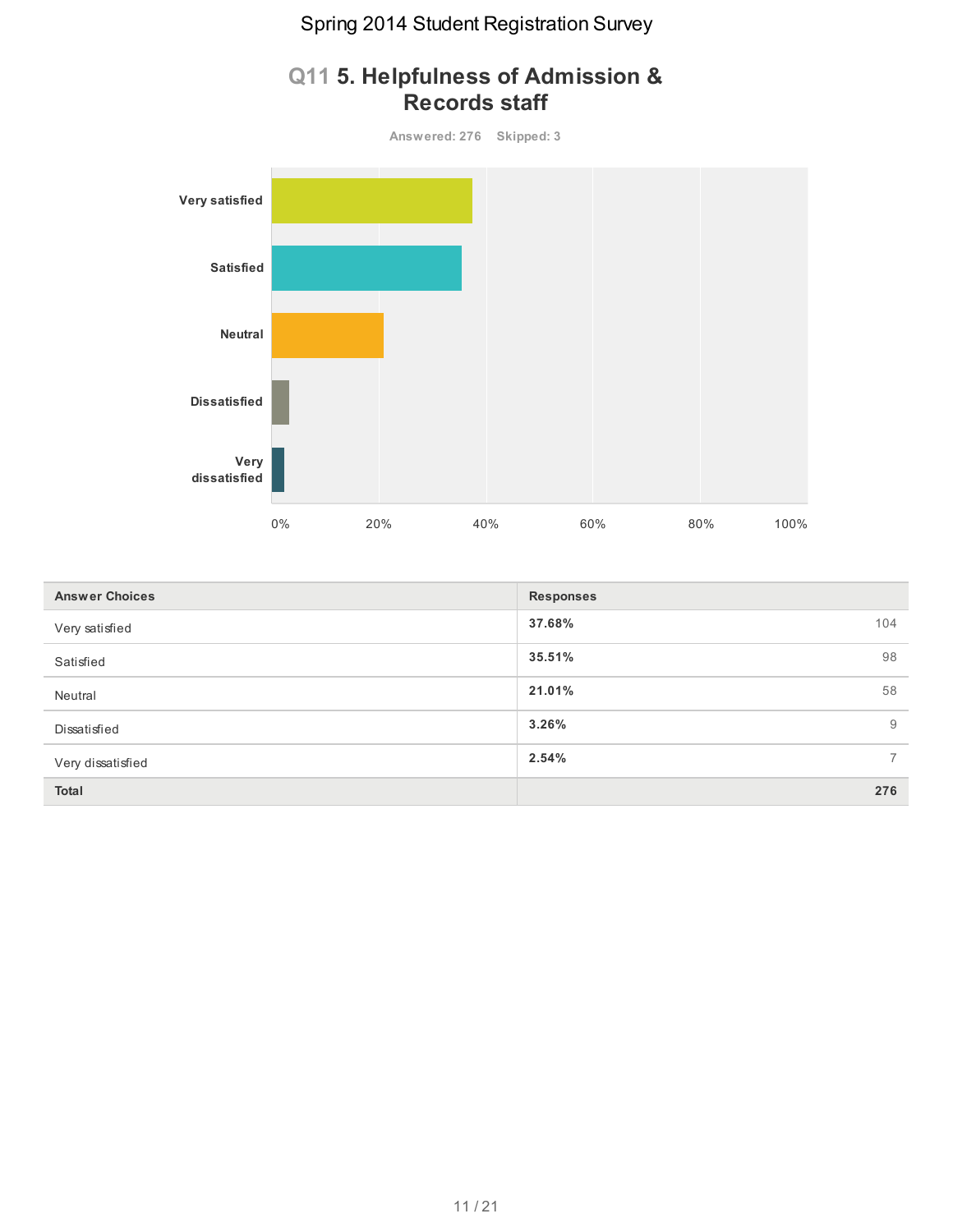

#### **Q12 6. Helpfulness of Financial Aid Office Staff**

| <b>Answer Choices</b> | <b>Responses</b> |     |
|-----------------------|------------------|-----|
| Very satisfied        | 40.73%           | 112 |
| Satisfied             | 41.09%           | 113 |
| Neutral               | 13.45%           | 37  |
| Dissatisfied          | 2.91%            | 8   |
| Very dissatisfied     | 1.82%            | 5   |
| <b>Total</b>          |                  | 275 |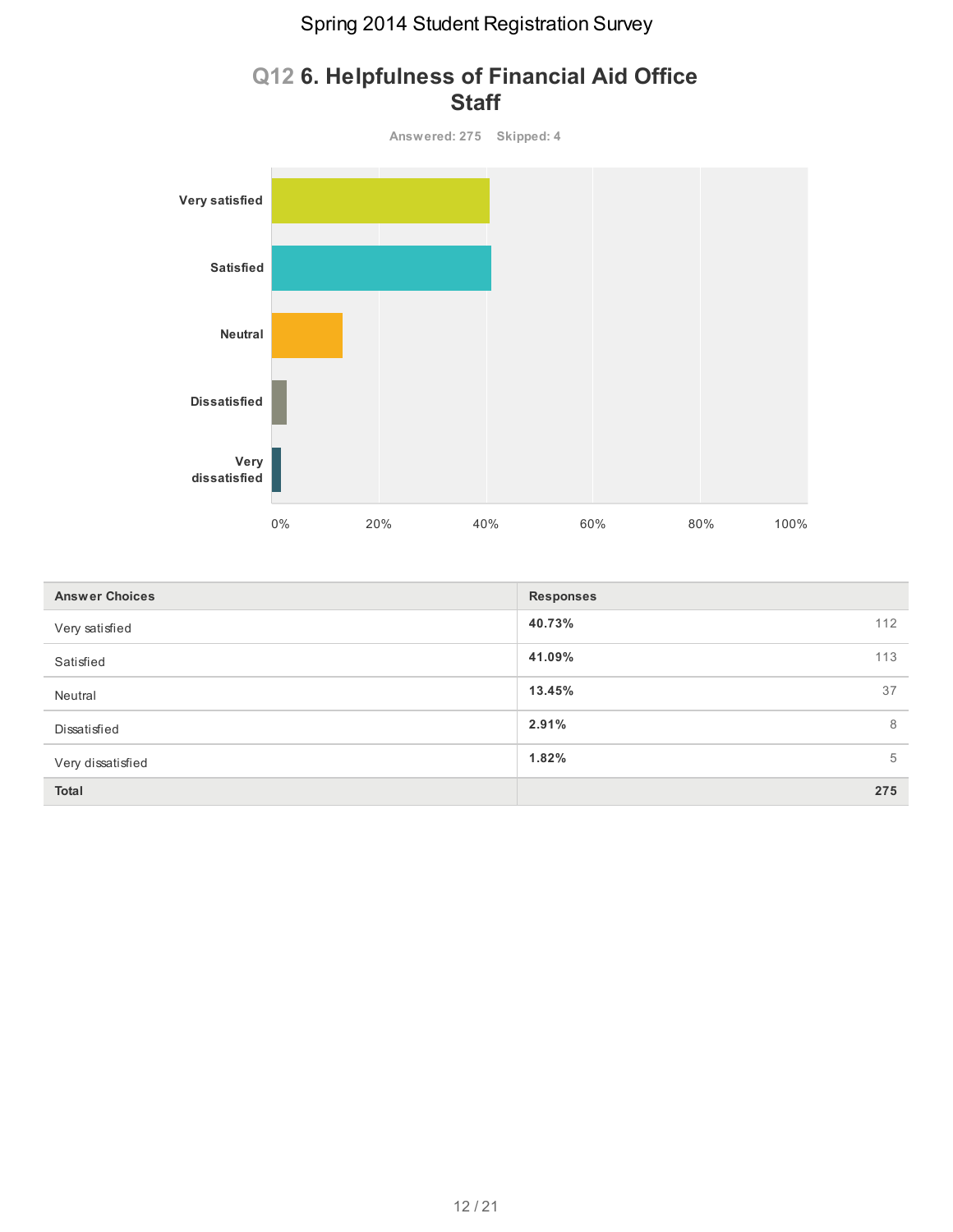

# **Q13 7. Helpfulness of Business Office Staff**

| <b>Answer Choices</b> | <b>Responses</b>        |
|-----------------------|-------------------------|
| Very satisfied        | 37.59%<br>103           |
| Satisfied             | 39.05%<br>107           |
| Neutral               | 18.98%<br>52            |
| Dissatisfied          | 1.46%<br>$\overline{4}$ |
| Very dissatisfied     | 2.92%<br>8              |
| <b>Total</b>          | 274                     |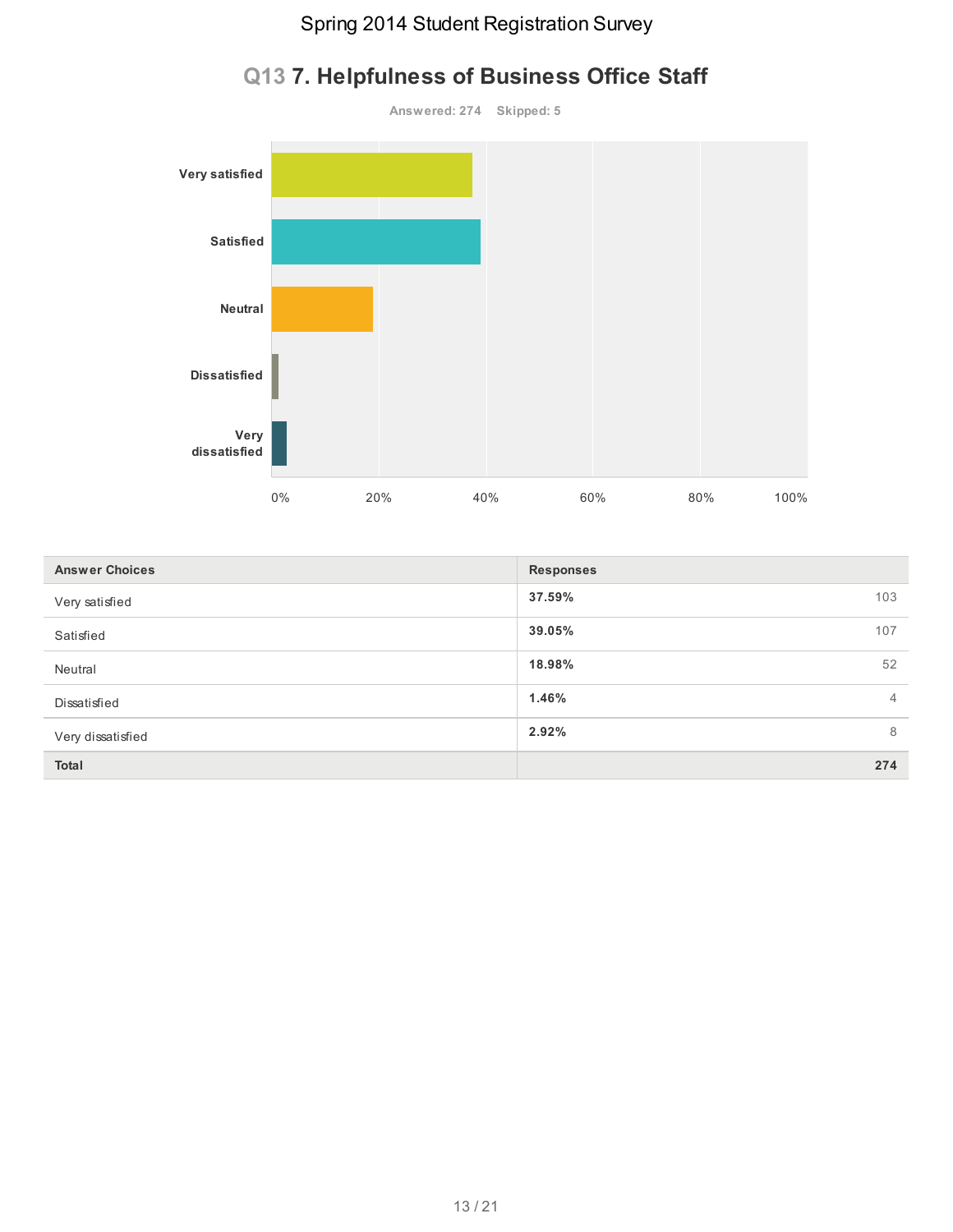# **Answered: 272 Skipped: 7 Very satisfied Satisfied Neutral Dissatisfied Very dissatisfied** 0% 20% 40% 60% 80% 100%

|  | Q14 8. Helpfulness of Peer Guides |  |  |
|--|-----------------------------------|--|--|
|--|-----------------------------------|--|--|

| <b>Answer Choices</b> | <b>Responses</b> |
|-----------------------|------------------|
| Very satisfied        | 37.13%<br>101    |
| Satisfied             | 32.35%<br>88     |
| Neutral               | 22.43%<br>61     |
| Dissatisfied          | 4.78%<br>13      |
| Very dissatisfied     | 3.31%<br>9       |
| Total                 | 272              |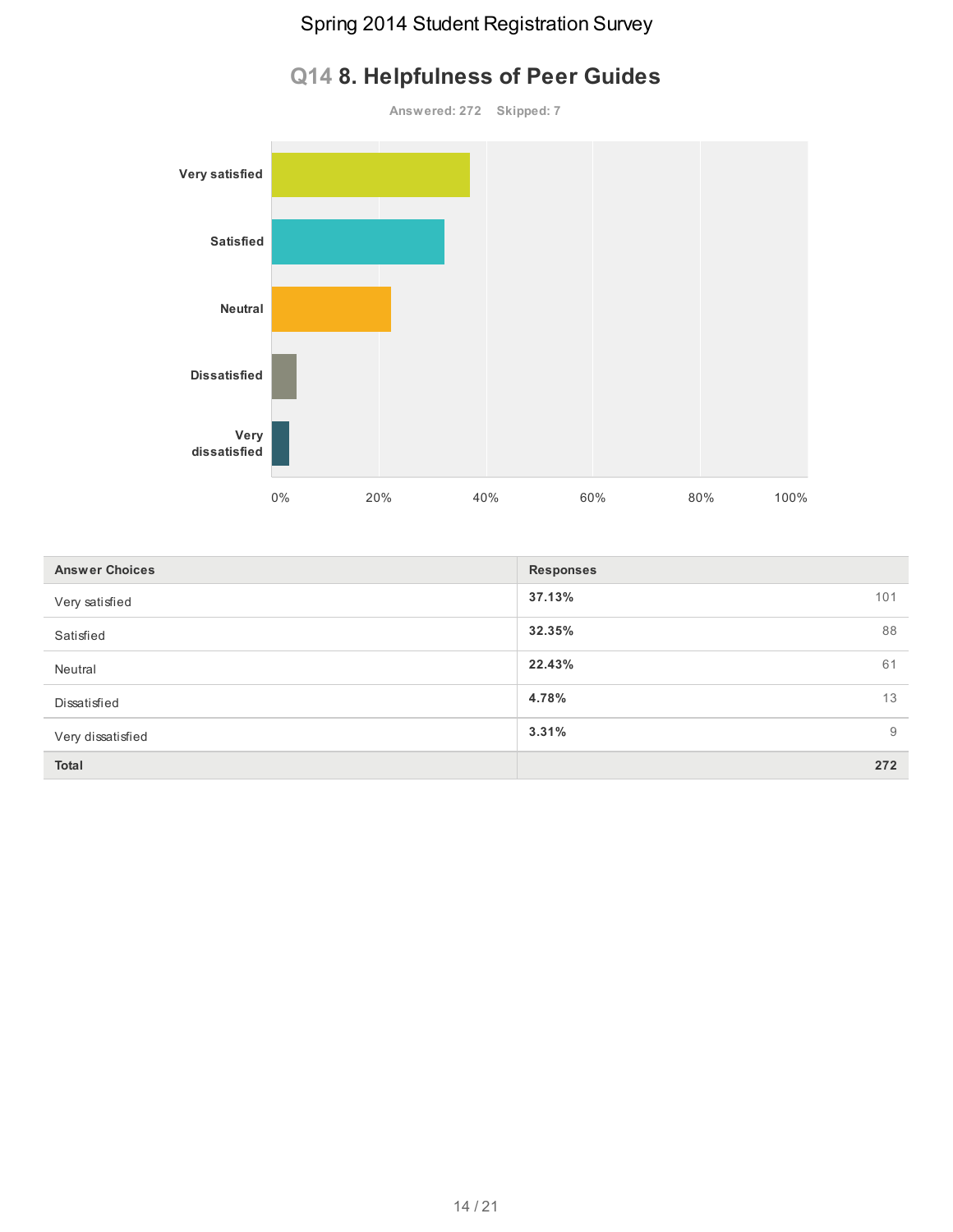

| <b>Answer Choices</b> | <b>Responses</b> |     |
|-----------------------|------------------|-----|
| Very satisfied        | 38.52%           | 104 |
| Satisfied             | 39.63%           | 107 |
| Neutral               | 14.81%           | 40  |
| Dissatisfied          | 5.19%            | 14  |
| Very dissatisfied     | 1.85%            | 5   |
| <b>Total</b>          |                  | 270 |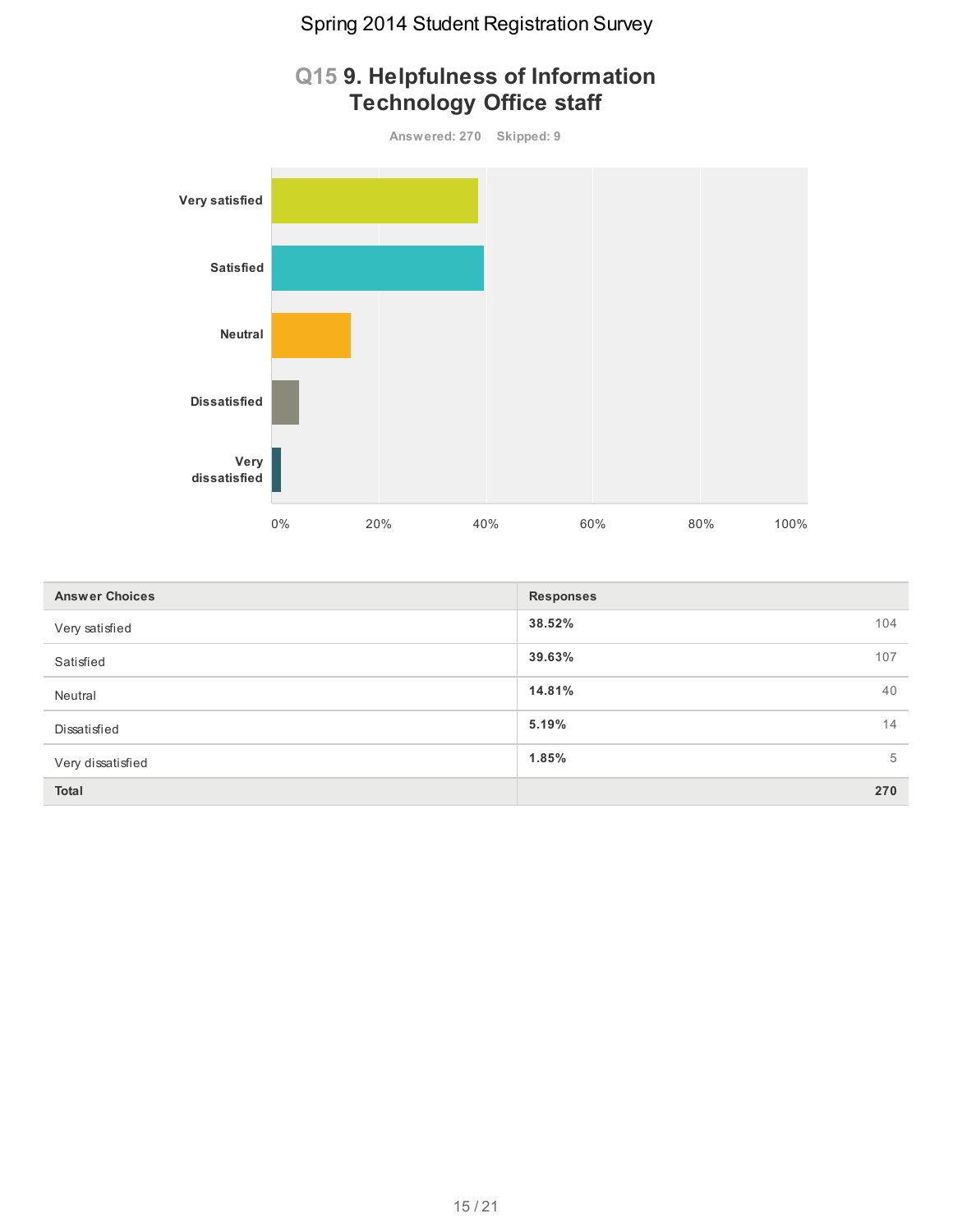

# **Q16 10. Academic advising at the registration site**

| <b>Answer Choices</b> | <b>Responses</b> |     |
|-----------------------|------------------|-----|
| Very satisfied        | 34.31%           | 94  |
| Satisfied             | 41.24%           | 113 |
| Neutral               | 16.79%           | 46  |
| Dissatisfied          | 4.01%            | 11  |
| Very dissatisfied     | 3.65%            | 10  |
| Total                 |                  | 274 |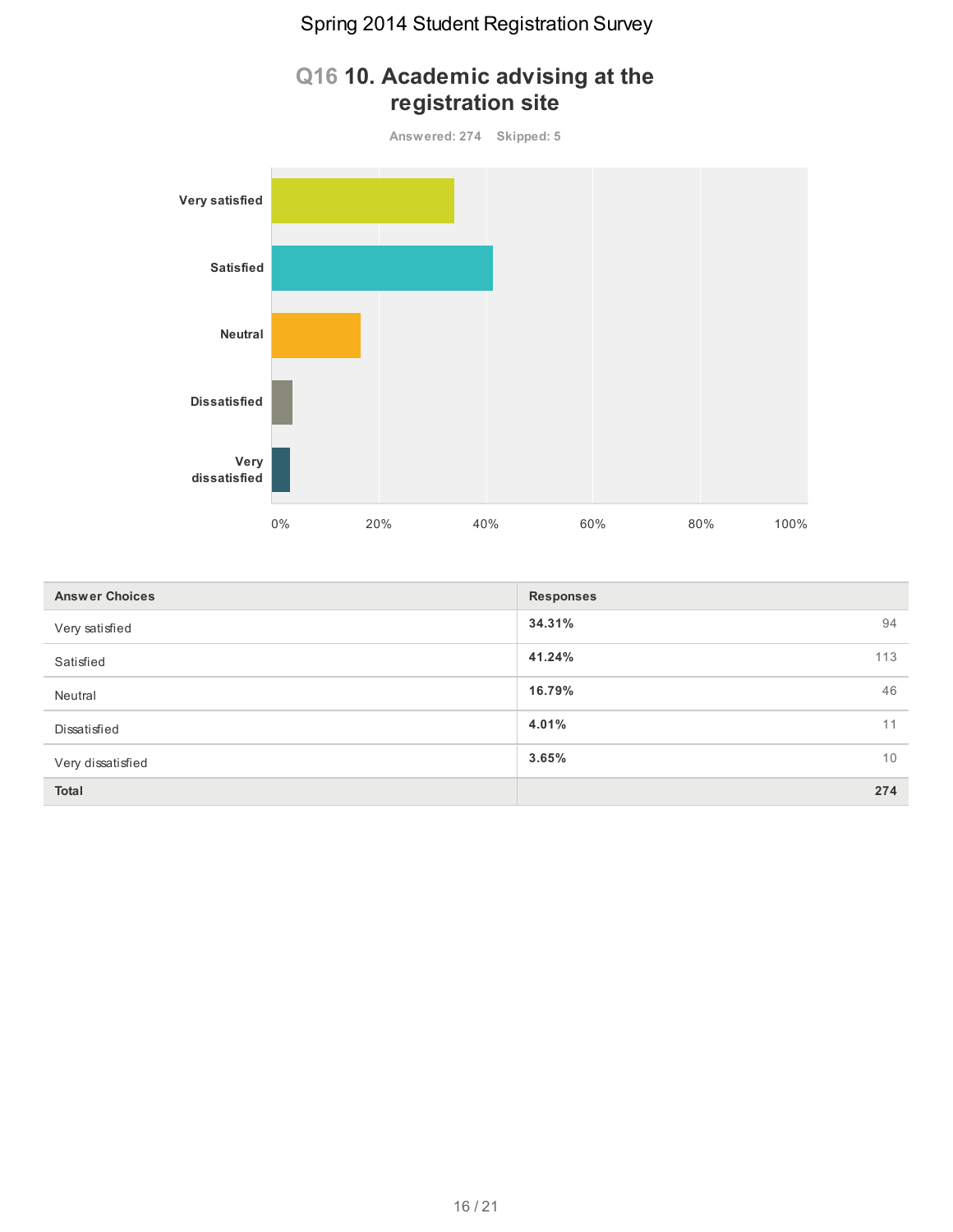

#### **Q17 11. Availability of courses for my program**

| <b>Answer Choices</b> | <b>Responses</b> |     |
|-----------------------|------------------|-----|
| Very satisfied        | 35.27%           | 97  |
| Satisfied             | 36.36%           | 100 |
| Neutral               | 19.64%           | 54  |
| Dissatisfied          | 4.73%            | 13  |
| Very dissatisfied     | 4%               | 11  |
| <b>Total</b>          |                  | 275 |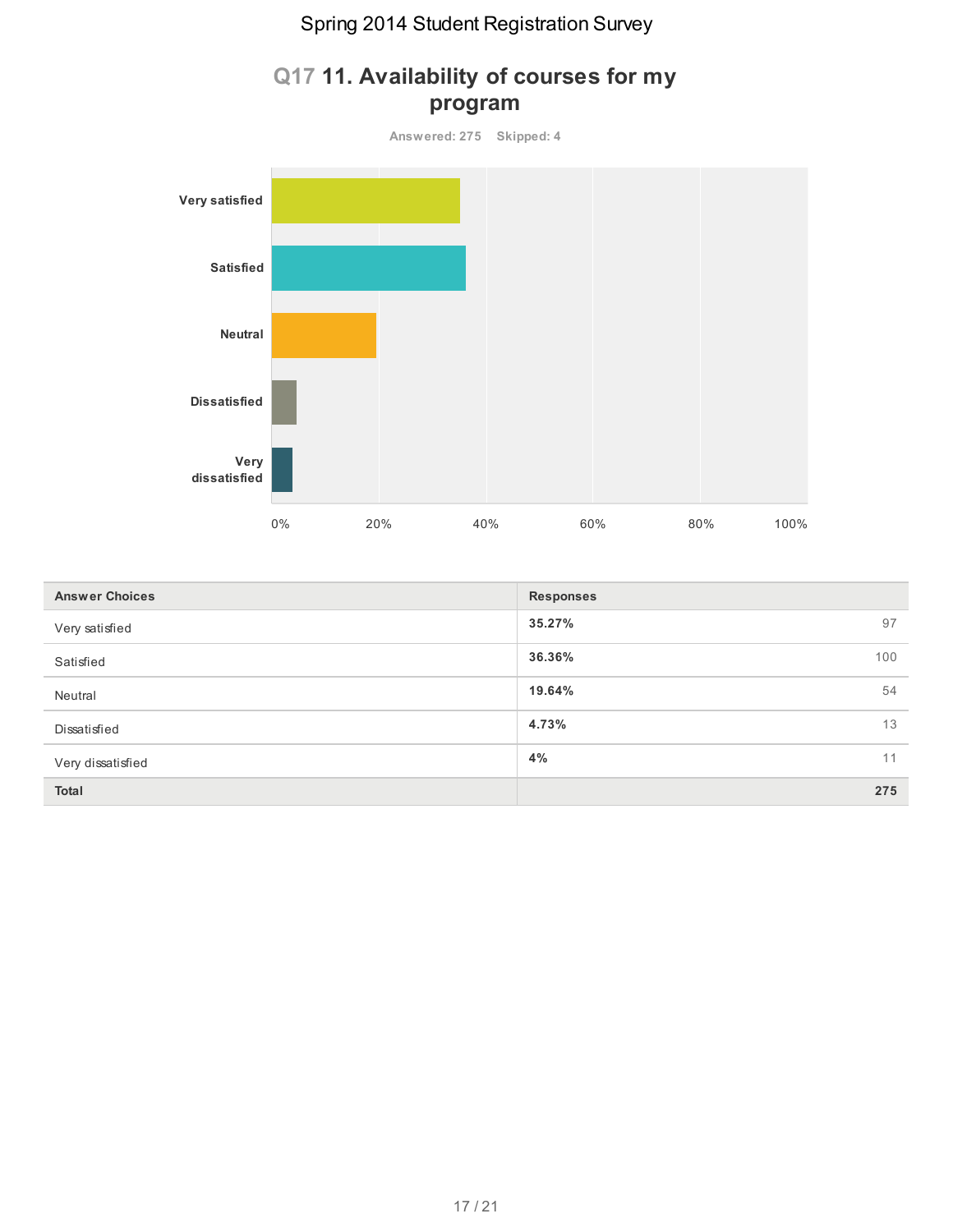# **Answered: 273 Skipped: 6 Very satisfied Satisfied Neutral Dissatisfied Very dissatisfied** 0% 20% 40% 60% 80% 100%

| <b>Answer Choices</b> | <b>Responses</b> |     |
|-----------------------|------------------|-----|
| Very satisfied        | 37.00%           | 101 |
| Satisfied             | 32.60%           | 89  |
| Neutral               | 17.58%           | 48  |
| Dissatisfied          | 7.33%            | 20  |
| Very dissatisfied     | 5.49%            | 15  |
| Total                 |                  | 273 |

# **Q18 12. Bill paying process**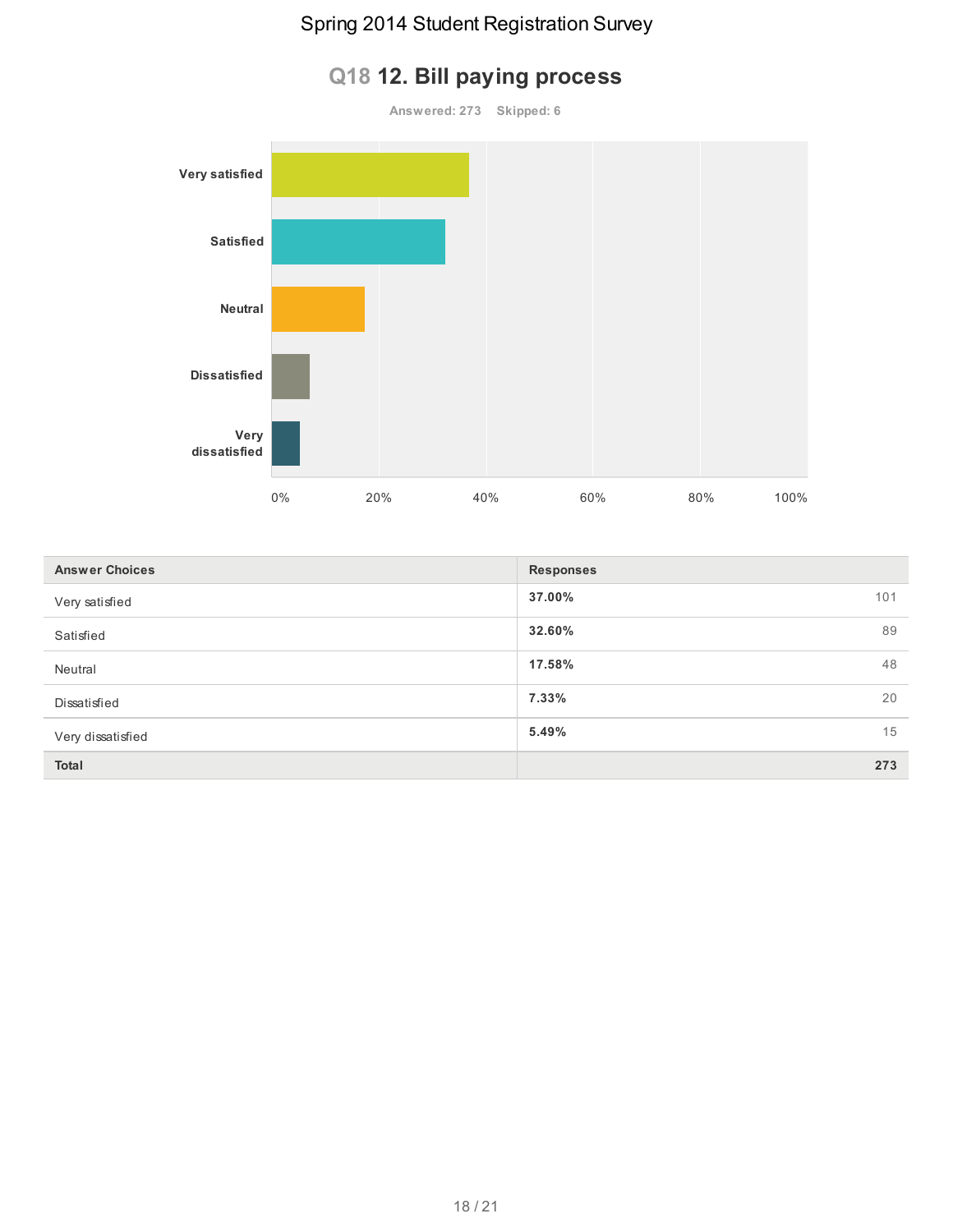

#### **Q19 13. TIME involved in completing registration process**

| <b>Answer Choices</b> | <b>Responses</b> |
|-----------------------|------------------|
| Very satisfied        | 35.53%<br>97     |
| Satisfied             | 31.14%<br>85     |
| Neutral               | 26.74%<br>73     |
| Dissatisfied          | 2.93%<br>8       |
| Very dissatisfied     | 3.66%<br>10      |
| Total                 | 273              |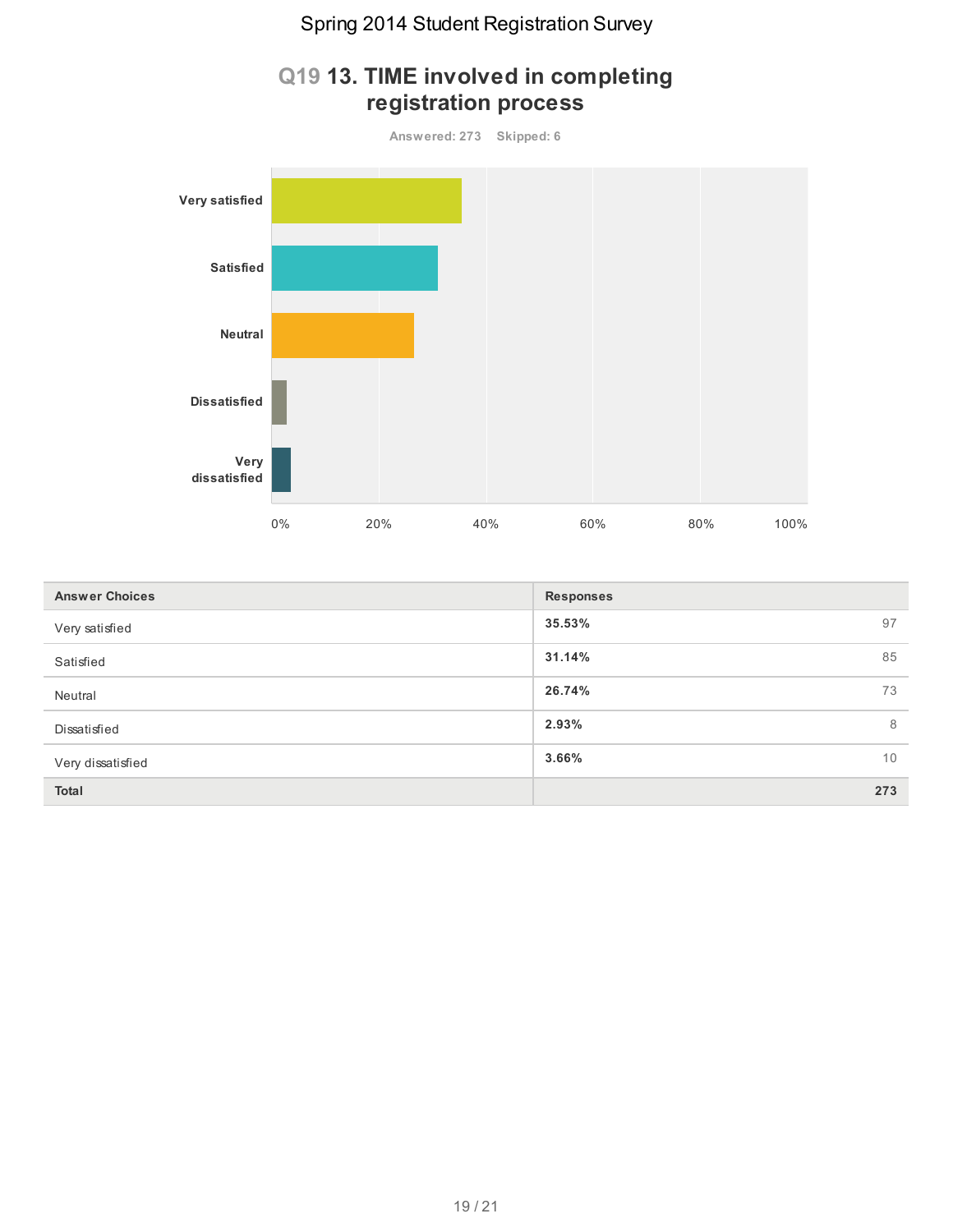

| <b>Answer Choices</b> | <b>Responses</b> |     |
|-----------------------|------------------|-----|
| Very satisfied        | 36.59%           | 101 |
| Satisfied             | 39.13%           | 108 |
| Neutral               | 17.39%           | 48  |
| Dissatisfied          | 3.62%            | 10  |
| Very dissatisfied     | 3.26%            | 9   |
| <b>Total</b>          |                  | 276 |

#### **Q20 14. Overall satisfaction with registration process**